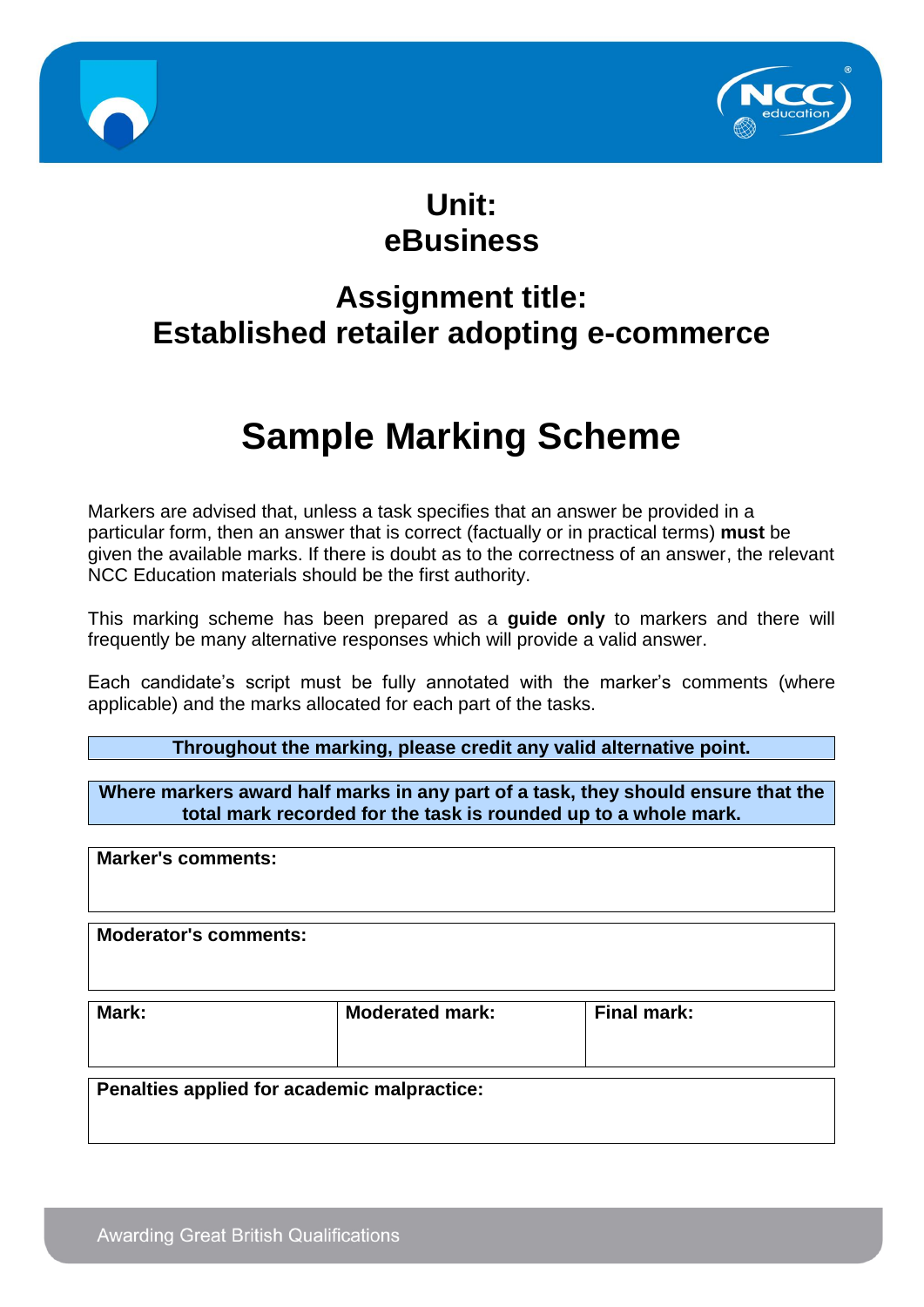#### **Task 1 (LO1) – 20 Marks**

a) Analyse the main challenges the retail organisation faced in adopting a multichannel approach to its online and offline business operations. (20 marks)

| 0-5 marks                                                                                                                  | 6-7 marks                                                                                                             | 8-11 marks                                                                                                             | <b>12-13 marks</b>                                                                                                                  | 14-20 marks                                                                                                                                   |
|----------------------------------------------------------------------------------------------------------------------------|-----------------------------------------------------------------------------------------------------------------------|------------------------------------------------------------------------------------------------------------------------|-------------------------------------------------------------------------------------------------------------------------------------|-----------------------------------------------------------------------------------------------------------------------------------------------|
| Basic<br>understanding<br>of the different<br>business<br>models that an<br>e-commerce<br>provider can<br>adopt            | Limited<br>understanding<br>of the different<br>business<br>models that an<br>e-commerce<br>provider can<br>adopt     | Consistent<br>understanding<br>of the different<br>business<br>models that an<br>e-commerce<br>provider can<br>adopt   | Critical<br>understanding<br>and analysis of<br>the different<br>business models<br>that an e-<br>commerce<br>provider can<br>adopt | Consistently critical<br>understanding and<br>analysis of the<br>different business<br>models that an e-<br>commerce provider<br>can adopt    |
| <b>Basic details</b><br>given of what<br>constitutes a<br>multichannel<br>approach and<br>how to develop<br>it effectively | Limited details<br>given of what<br>constitutes a<br>multichannel<br>approach and<br>how to develop<br>it effectively | Adequate<br>details given of<br>what constitutes<br>a multichannel<br>approach and<br>how to develop<br>it effectively | Sound details<br>given of what<br>constitutes a<br>multichannel<br>approach and<br>how to develop it<br>effectively                 | Comprehensive<br>and convincing<br>details given of<br>what constitutes a<br>multichannel<br>approach and how<br>to develop it<br>effectively |

#### **Task 2 (LO2) – 20 Marks**

a) Examine the range of marketing approaches and techniques that have been used by the organisation to promote its products to both existing and potential online customers, identifying THREE (3) that you believe have been particularly successful, giving your reasons for your choice. (20 marks)

| 0-5 marks                                                                                                                                    | 6-7 marks                                                                                                                               | 8-11 marks                                                                                                                                 | <b>12-13 marks</b>                                                                                                                                       | <b>14-20 marks</b>                                                                                                                                                        |
|----------------------------------------------------------------------------------------------------------------------------------------------|-----------------------------------------------------------------------------------------------------------------------------------------|--------------------------------------------------------------------------------------------------------------------------------------------|----------------------------------------------------------------------------------------------------------------------------------------------------------|---------------------------------------------------------------------------------------------------------------------------------------------------------------------------|
| <b>Basic</b><br>understanding<br>of the business-<br>to-consumer<br>marketing<br>strategies that<br>an e-commerce<br>business can<br>utilise | Limited<br>understanding<br>of the business-<br>to-consumer<br>marketing<br>strategies that<br>an e-commerce<br>business can<br>utilise | Consistent<br>understanding<br>of the business-<br>to-consumer<br>marketing<br>strategies that<br>an e-commerce<br>business can<br>utilise | Critical<br>understanding<br>and analysis of<br>the business-to-<br>consumer<br>marketing<br>strategies that an<br>e-commerce<br>business can<br>utilise | <b>Consistently critical</b><br>understanding and<br>analysis of the<br>business-to-<br>consumer<br>marketing<br>strategies that an<br>e-commerce<br>business can utilise |
| <b>Basic details</b><br>given of e-<br>marketing and<br>online<br>advertising                                                                | Limited details<br>given of e-<br>marketing and<br>online<br>advertising                                                                | Adequate<br>details given of<br>the e-marketing<br>and online<br>advertising                                                               | Sound details<br>given of the e-<br>marketing and<br>online advertising                                                                                  | Comprehensive<br>and convincing<br>details given of the<br>e-marketing and                                                                                                |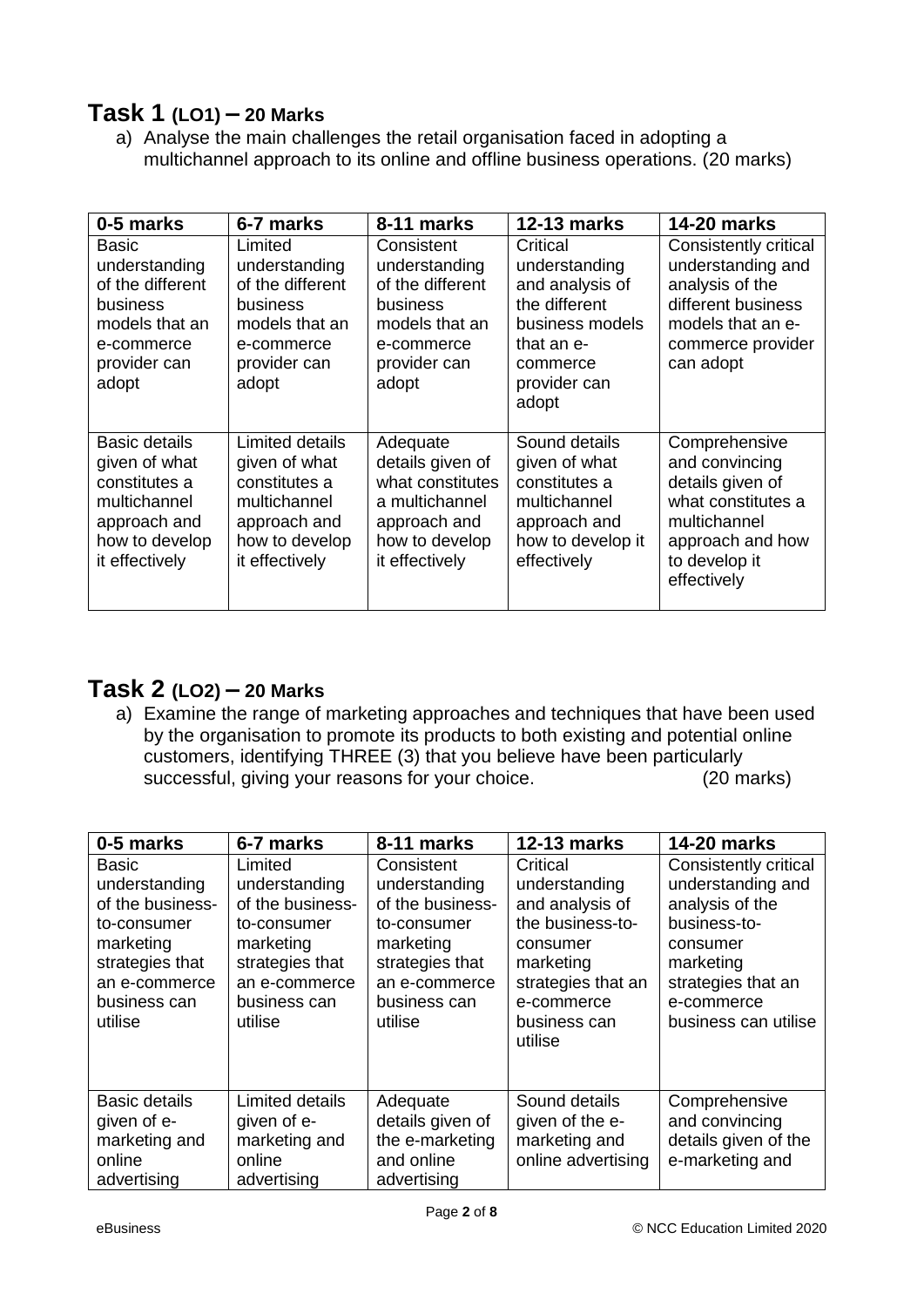| strategies<br>strategies<br>adopted<br>adopted | strategies<br>adopted | strategies<br>adopted | online advertising<br>strategies adopted |
|------------------------------------------------|-----------------------|-----------------------|------------------------------------------|
|------------------------------------------------|-----------------------|-----------------------|------------------------------------------|

#### **Task 3 (LO3) – 20 Marks**

- a) Evaluate why real time stock management is important for the organisation in adopting a multichannel strategy. (10 marks)
- b) Analyse the role of reverse logistics in your chosen organisation's supply chain, paying particular attention to how it could be used to generate value from returned goods. (10 marks)  $(10 \text{ marks})$

| 0-5 marks                        | 6-7 marks                        | 8-11 marks                 | <b>12-13 marks</b>                    | <b>14-20 marks</b>                     |
|----------------------------------|----------------------------------|----------------------------|---------------------------------------|----------------------------------------|
| <b>Basic</b>                     | Limited                          | Consistent                 | Critical                              | Consistently critical                  |
| understanding                    | understanding                    | understanding              | understanding                         | understanding and                      |
| of the<br>importance of          | of the<br>importance of          | of the<br>importance of    | and analysis of<br>the importance of  | analysis of the<br>importance of       |
| effective supply                 | effective supply                 | effective supply           | effective supply                      | effective supply                       |
| chain                            | chain                            | chain                      | chain                                 | chain management                       |
| management to                    | management to                    | management to              | management to                         | to an e-commerce                       |
| an e-commerce                    | an e-commerce                    | an e-commerce              | an e-commerce                         | business                               |
| business                         | business                         | business                   | business                              |                                        |
|                                  |                                  |                            |                                       |                                        |
| <b>Basic details</b>             | <b>Limited details</b>           | Adequate                   | Sound details                         | Comprehensive                          |
| given of the                     | given of the                     | details given of           | given of the                          | and convincing                         |
| importance of                    | importance of                    | the importance             | importance of                         | details given of the                   |
| real time stock<br>management in | real time stock<br>management in | of real time<br>stock      | real time stock<br>management in      | importance of real<br>time stock       |
| effective supply                 | effective supply                 | management in              | effective supply                      | management in                          |
| chain                            | chain                            | effective supply           | chain                                 | effective supply                       |
| management                       | management                       | chain                      | management                            | chain management                       |
|                                  |                                  | management                 |                                       |                                        |
|                                  |                                  |                            |                                       |                                        |
| <b>Basic details</b>             | Limited details                  | Adequate                   | Sound details                         | Comprehensive                          |
| given of the role                | given of the role                | details given of           | given of the role                     | and convincing                         |
| of reverse                       | of reverse                       | the role of                | of reverse                            | details given of the                   |
| logistics in                     | logistics in                     | reverse logistics          | logistics in                          | role of reverse                        |
| effectively                      | effectively                      | in effectively             | effectively                           | logistics in                           |
| handling<br>returned goods       | handling<br>returned goods       | handling<br>returned goods | handling returned<br>goods within the | effectively handling<br>returned goods |
| within the                       | within the                       | within the                 | supply chain                          | within the supply                      |
| supply chain                     | supply chain                     | supply chain               |                                       | chain                                  |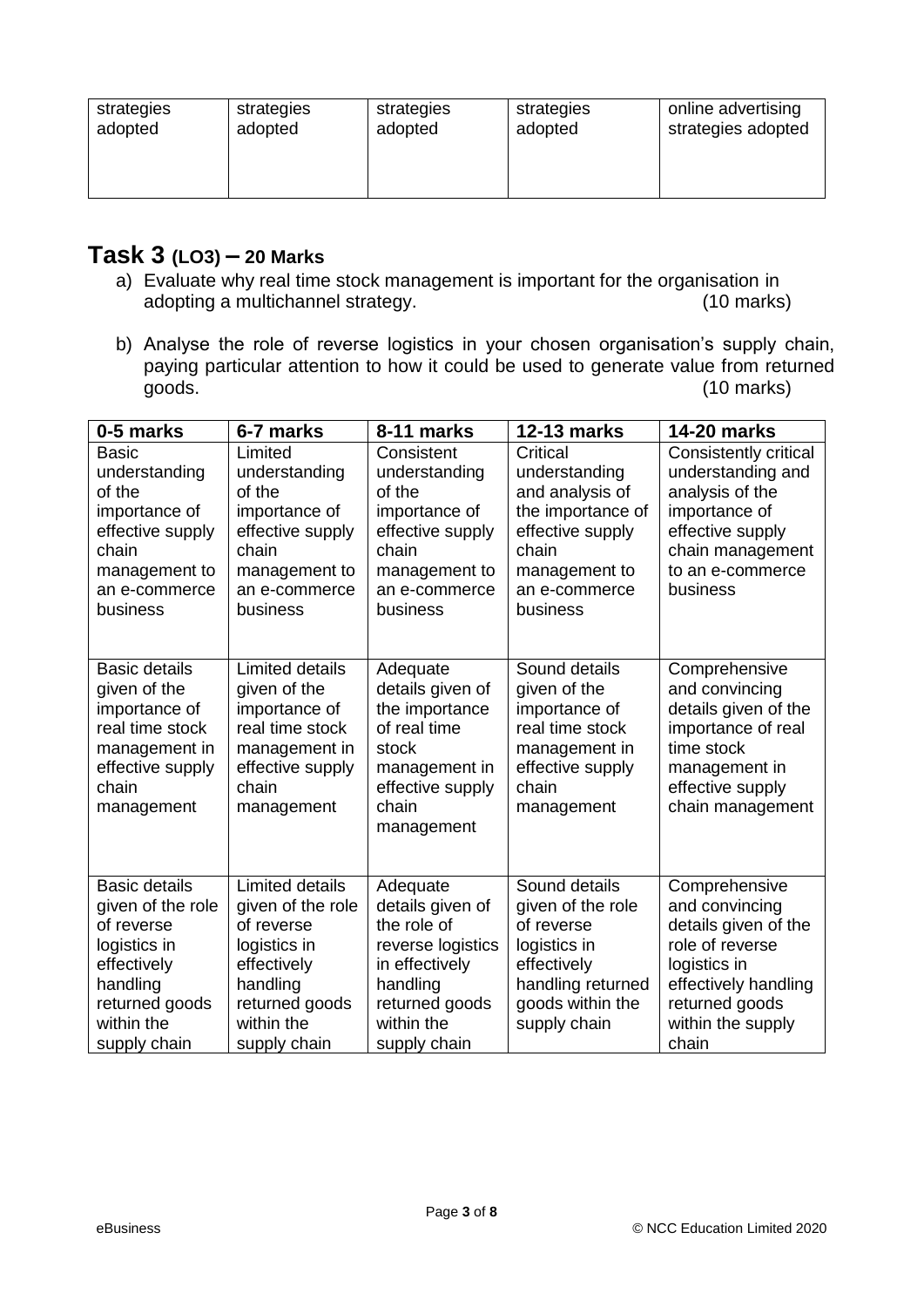#### **Task 4 (LO4) – 10 Marks**

a) Identify the range of both established and innovative types of online payment methods offered by your chosen organisation and discuss the importance of providing customers with a wide choice of such payment methods. (10 marks)

| 0-2 marks                                                                                                                                                     | 3 marks                                                                                                                                                  | 4-5 marks                                                                                                                                                   | 6 marks                                                                                                                                                                   | 7-10 marks                                                                                                                                                                           |
|---------------------------------------------------------------------------------------------------------------------------------------------------------------|----------------------------------------------------------------------------------------------------------------------------------------------------------|-------------------------------------------------------------------------------------------------------------------------------------------------------------|---------------------------------------------------------------------------------------------------------------------------------------------------------------------------|--------------------------------------------------------------------------------------------------------------------------------------------------------------------------------------|
| <b>Basic</b><br>understanding<br>of the range of<br>online payment<br>systems offered<br>by e-commerce<br>businesses to<br>facilitate<br>customer<br>payments | Limited<br>understanding<br>of the range of<br>online payment<br>systems offered<br>by e-commerce<br>businesses to<br>facilitate<br>customer<br>payments | Consistent<br>understanding<br>of the range of<br>online payment<br>systems offered<br>by e-commerce<br>businesses to<br>facilitate<br>customer<br>payments | Critical<br>understanding<br>and analysis of<br>the range of<br>online payment<br>systems offered<br>by e-commerce<br>businesses to<br>facilitate<br>customer<br>payments | Consistently critical<br>understanding and<br>analysis of the<br>range of online<br>payment systems<br>offered by e-<br>commerce<br>businesses to<br>facilitate customer<br>payments |
| <b>Basic details</b><br>given of the<br>importance of<br>offering<br>customers a<br>wide range of<br>online payment<br>options                                | Limited details<br>given of the<br>importance of<br>offering<br>customers a<br>wide range of<br>online payment<br>options,                               | Adequate<br>details given of<br>the importance<br>of offering<br>customers a<br>wide range of<br>online payment<br>options                                  | Sound details<br>given of the<br>importance of<br>offering<br>customers a wide<br>range of online<br>payment options                                                      | Comprehensive<br>and convincing<br>details given of the<br>importance of<br>offering customers<br>a wide range of<br>online payment<br>options                                       |

#### **Task 5 (LO5) – 10 Marks**

a) Using your research, evaluate the impact of any reported security breach on the organisation (or one of its competitors) in terms of the threats it posed, how effectively it was dealt with and the impact it had upon its brand and reputation. (10 marks)

| 0-2 marks        | 3 marks          | 4-5 marks        | 6 marks            | 7-10 marks            |
|------------------|------------------|------------------|--------------------|-----------------------|
| <b>Basic</b>     | Limited          | Consistent       | Critical           | Consistently critical |
| understanding    | understanding    | understanding    | understanding      | understanding and     |
| of the cyber     | of the cyber     | of the cyber     | and analysis of    | analysis of the       |
| security threats | security threats | security threats | the cyber security | cyber security        |
| posed to e-      | posed to e-      | posed to e-      | threats posed to   | threats posed to e-   |
| commerce         | commerce         | commerce         | e-commerce         | commerce              |
| businesses and   | businesses and   | businesses and   | businesses and     | businesses and        |
| their customers  | their customers  | their customers  | their customers    | their customers       |
|                  |                  |                  |                    |                       |
|                  |                  |                  |                    |                       |
|                  |                  |                  |                    |                       |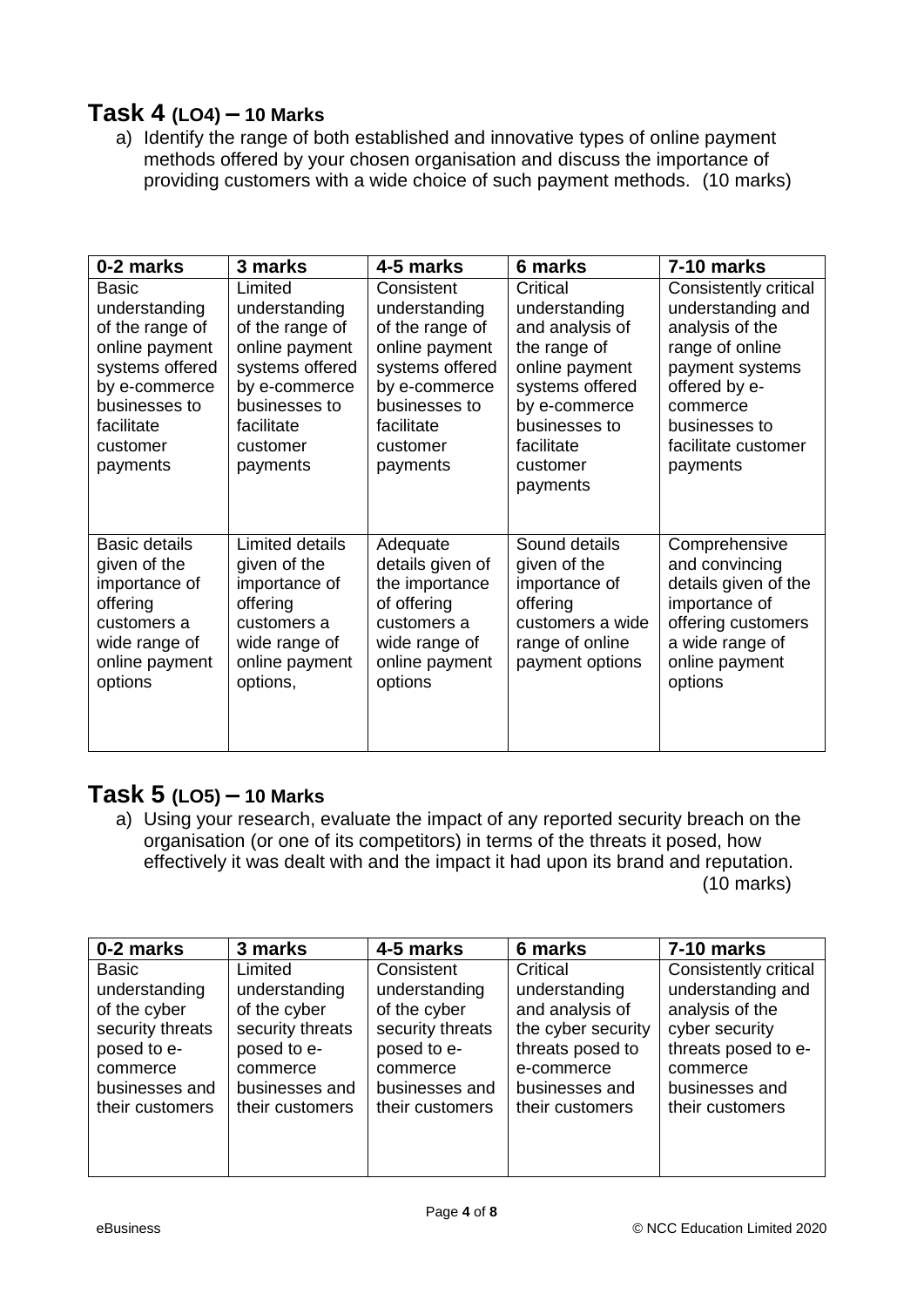| <b>Basic details</b> | Limited details  | Adequate         | Sound details    | Comprehensive        |
|----------------------|------------------|------------------|------------------|----------------------|
| given of the         | given of the     | details given of | given of the     | and convincing       |
| nature of a          | nature of a      | the nature of a  | nature of a      | details given of the |
| security breach,     | security breach, | security breach, | security breach, | nature of a security |
| the way in           | the way in       | the way in       | the way in which | breach, the way in   |
| which it was         | which it was     | which it was     | it was addressed | which it was         |
| addressed and        | addressed and    | addressed and    | and the impact   | addressed and the    |
| the impact upon      | the impact upon  | the impact upon  | upon the         | impact upon the      |
| the business         | the business     | the business     | business         | business             |

#### **Task 6 (LO6) – 20 Marks**

- a) Using your research, identify the key objectives of the organisation's overall ecommerce strategy and discuss how effective it has been in achieving these. (10 marks)
- b) Discuss why it is important that the organisation's e-commerce site is both featurerich and easy to use, giving THREE (3) examples of how it has achieved these objectives. The contract of the contract of the contract of the contract of the contract of the contract of the contract of the contract of the contract of the contract of the contract of the contract of the contract of th

| 0-5 marks                                                                                                                                                    | 6-7 marks                                                                                                                                               | 8-11 marks                                                                                                                                                     | <b>13-13 marks</b>                                                                                                                                | <b>14-20 marks</b>                                                                                                                                                        |
|--------------------------------------------------------------------------------------------------------------------------------------------------------------|---------------------------------------------------------------------------------------------------------------------------------------------------------|----------------------------------------------------------------------------------------------------------------------------------------------------------------|---------------------------------------------------------------------------------------------------------------------------------------------------|---------------------------------------------------------------------------------------------------------------------------------------------------------------------------|
| <b>Basic</b><br>understanding<br>of how to<br>identify the key<br>objectives for<br>an e-commerce<br>strategy                                                | Limited<br>understanding<br>of how to<br>identify the key<br>objectives for<br>an e-commerce<br>strategy                                                | Consistent<br>understanding<br>of how to<br>identify the key<br>objectives for<br>an e-commerce<br>strategy                                                    | Critical<br>understanding<br>and analysis of<br>how to identify<br>the key<br>objectives for an<br>e-commerce<br>strategy                         | Consistently critical<br>understanding and<br>analysis of how to<br>identify the key<br>objectives for an e-<br>commerce strategy                                         |
| <b>Basic details</b><br>given of the key<br>business<br>objectives of<br>the e-<br>commerce<br>provider and<br>the ways in<br>which these can<br>be measured | Limited details<br>given of the key<br>business<br>objectives of<br>the e-<br>commerce<br>provider and<br>the ways in<br>which these can<br>be measured | Adequate<br>details given of<br>the key<br>business<br>objectives of<br>the $e$ -<br>commerce<br>provider and<br>the ways in<br>which these can<br>be measured | Sound details<br>given of the key<br>business<br>objectives of the<br>e-commerce<br>provider and the<br>ways in which<br>these can be<br>measured | Comprehensive<br>and convincing<br>details given of the<br>key business<br>objectives of the e-<br>commerce provider<br>and the ways in<br>which these can be<br>measured |
| <b>Basic details</b><br>given of the<br>importance of<br>effective site<br>design and<br>layout to ensure                                                    | <b>Limited details</b><br>given of the<br>importance of<br>effective site<br>design and<br>layout to ensure                                             | Adequate<br>details given of<br>the importance<br>of effective site<br>design and<br>layout to ensure                                                          | Sound details<br>given of the<br>importance of<br>effective site<br>design and layout<br>to ensure                                                | Comprehensive<br>and convincing<br>details given of the<br>importance of<br>effective site<br>design and layout                                                           |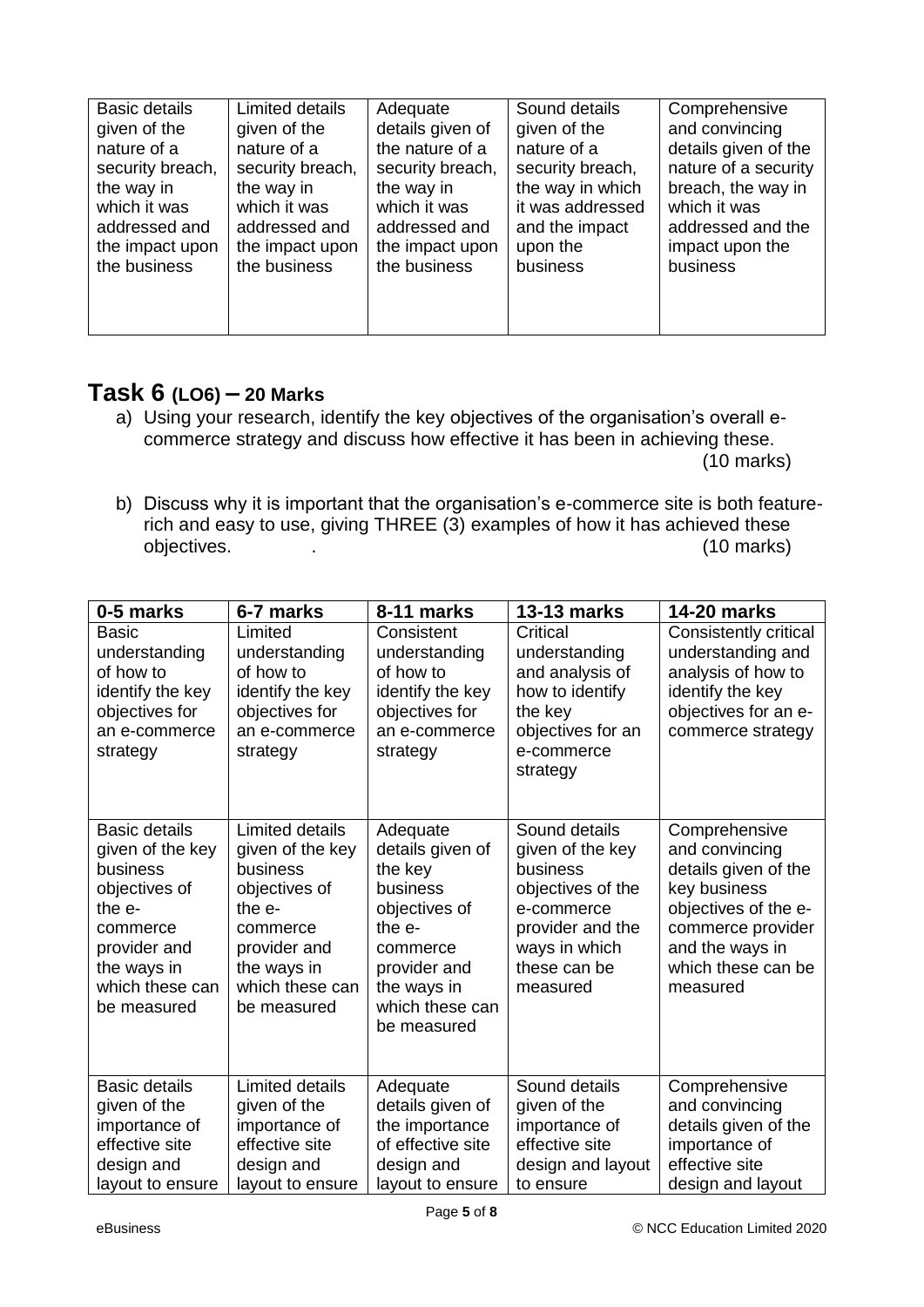| usability of the | usability of the | usability of the | usability of the e- | to ensure usability |
|------------------|------------------|------------------|---------------------|---------------------|
| e-commerce       | e-commerce       | e-commerce       | commerce site       | of the e-commerce   |
| site for a wide  | site for a wide  | site for a wide  | for a wide range    | site for a wide     |
| range of         | range of         | range of         | of customers        | range of customers  |
| customers        | customers        | customers        |                     |                     |

#### **Note to markers**

Please take appropriate action for any malpractice (plagiarism, collusion, referencing issues etc.) discovered as per the *AQ\_28-a01\_Academic Misconduct Policy* document. Please also complete and submit the *Malpractice Declaration Form*.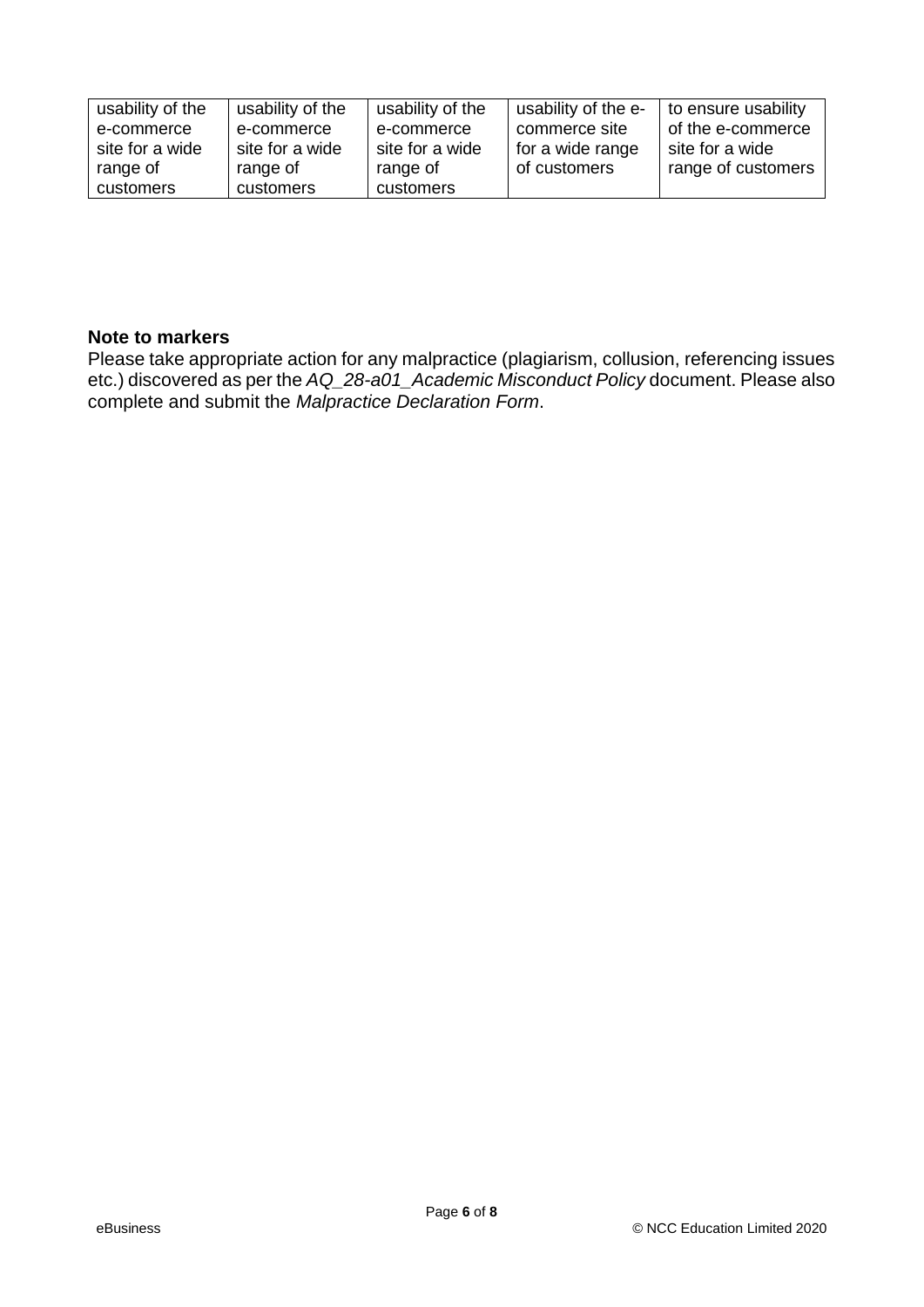#### **Learning Outcomes matrix**

| <b>Task</b> | <b>Learning Outcomes</b><br>assessed | Marker can differentiate<br>between varying levels of<br>achievement |
|-------------|--------------------------------------|----------------------------------------------------------------------|
|             |                                      | Yes                                                                  |
|             | ⌒                                    | Yes                                                                  |
| 3           | 3                                    | Yes                                                                  |
|             |                                      | Yes                                                                  |
| 5           | 5                                    | Yes                                                                  |
| ิค          | 6                                    | Yes                                                                  |

### **Grade descriptors**

| Learning                                                       | Fail                                                                                                                                                                 | <b>Referral</b>                                                                                                                                                        | <b>Pass</b>                                                                                                                                                                  | <b>Merit</b>                                                                                                                                                            | <b>Distinction</b>                                                                                                                                                                         |
|----------------------------------------------------------------|----------------------------------------------------------------------------------------------------------------------------------------------------------------------|------------------------------------------------------------------------------------------------------------------------------------------------------------------------|------------------------------------------------------------------------------------------------------------------------------------------------------------------------------|-------------------------------------------------------------------------------------------------------------------------------------------------------------------------|--------------------------------------------------------------------------------------------------------------------------------------------------------------------------------------------|
| <b>Outcome</b>                                                 |                                                                                                                                                                      |                                                                                                                                                                        |                                                                                                                                                                              |                                                                                                                                                                         |                                                                                                                                                                                            |
| Analyse<br>eCommerce<br>business<br>models                     | Provides basic<br>interpretation<br>and evaluation<br>of relevant<br>information and<br>ideas to<br>address<br>problems that<br>are well defined<br>but non-routine. | Provides limited<br>interpretation<br>and evaluation<br>of relevant<br>information and<br>ideas to<br>address<br>problems that<br>are well defined<br>but non-routine. | Provides<br>consistent<br>interpretation<br>and evaluation<br>of relevant<br>information and<br>ideas to<br>address<br>problems that<br>are well defined<br>but non-routine. | Provides critical<br>interpretation<br>and evaluation<br>of relevant<br>information and<br>ideas to<br>address<br>problems that<br>are well defined<br>but non-routine. | Provides<br>consistently<br>critical<br>interpretation<br>and evaluation<br>of relevant<br>information and<br>ideas to<br>address<br>problems that<br>are well defined<br>but non-routine. |
| Analyse<br>eCommerce<br>business-to-<br>consumer<br>strategies | Demonstrates<br>basic ability to<br>review the<br>effectiveness<br>and<br>appropriateness<br>of actions<br>methods and<br>results                                    | Demonstrates<br>limited ability to<br>review the<br>effectiveness<br>and<br>appropriateness<br>of actions<br>methods and<br>results                                    | Demonstrates<br>adequate ability<br>to review the<br>effectiveness<br>and<br>appropriateness<br>of actions<br>methods and<br>results                                         | Demonstrates<br>sound ability to<br>review the<br>effectiveness<br>and<br>appropriateness<br>of actions<br>methods and<br>results                                       | Demonstrates<br>comprehensive<br>ability to review<br>the<br>effectiveness<br>and<br>appropriateness<br>of actions<br>methods and<br>results                                               |
| Analyse<br>eCommerce<br>business-to-<br>business<br>strategies | Has basic<br>awareness of<br>different<br>perspectives or<br>approaches<br>within the area<br>of study                                                               | <b>Has limited</b><br>awareness of<br>different<br>perspectives or<br>approaches<br>within the area<br>of study                                                        | Has adequate<br>awareness of<br>different<br>perspectives or<br>approaches<br>within the area<br>of study                                                                    | Has sound,<br>informed<br>awareness of<br>different<br>perspectives or<br>approaches<br>within the area<br>of study                                                     | Has<br>comprehensive,<br>well-informed<br>awareness of<br>different<br>perspectives or<br>approaches<br>within the area<br>of study                                                        |
| Evaluate<br>various forms<br>of online<br>marketplace          | Provides basic<br>interpretation<br>and evaluation<br>of relevant<br>information and<br>ideas to<br>address<br>problems that                                         | Provides limited<br>interpretation<br>and evaluation<br>of relevant<br>information and<br>ideas to<br>address<br>problems that                                         | Provides<br>consistent<br>interpretation<br>and evaluation<br>of relevant<br>information and<br>ideas to<br>address<br>problems that                                         | Provides critical<br>interpretation<br>and evaluation<br>of relevant<br>information and<br>ideas to<br>address<br>problems that                                         | Provides<br>consistently<br>critical<br>interpretation<br>and evaluation<br>of relevant<br>information and<br>ideas to<br>address                                                          |